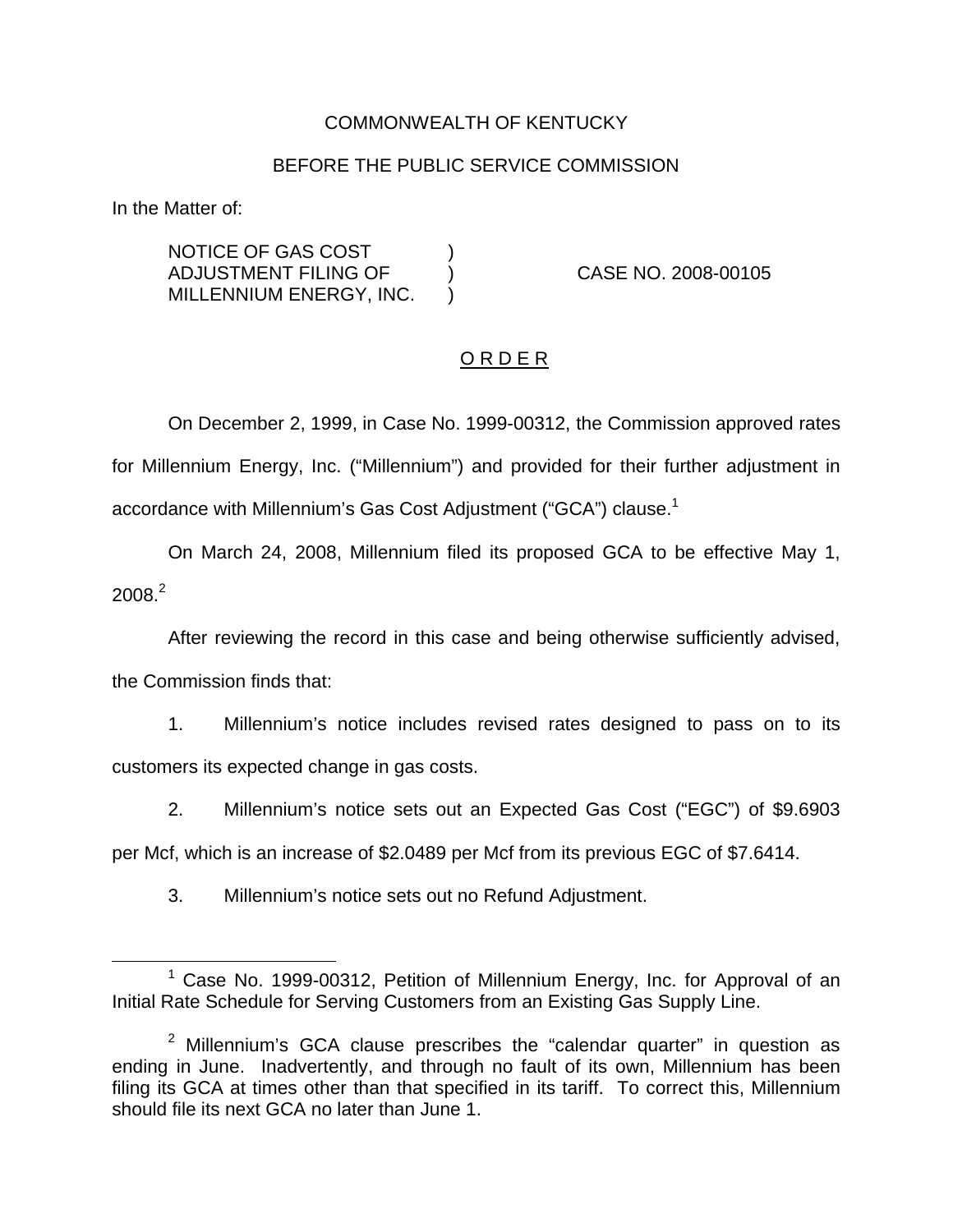4. Millennium's notice sets a current quarter Actual Adjustment ("AA") of \$.3616 per Mcf. Millennium's total AA is (\$.0723) per Mcf, which is \$1.096 per Mcf more than the previous total AA.

5. Millennium's notice sets out a current quarter Balance Adjustment ("BA") of \$.0013 per Mcf. Millennium's total BA is \$.0046 per Mcf, which is \$.0063 per Mcf less than the previous total BA.

6. Millennium's Gas Cost Recovery Rate is \$9.6226 per Mcf, which is \$3.1386 per Mcf more than the previous rate of \$6.484.

7. The rates in the Appendix to this Order are fair, just, and reasonable, and should be approved for service rendered by Millennium on and after May 1, 2008.

IT IS THEREFORE ORDERED that:

1. The rates in the Appendix to this Order are approved for service rendered on and after May 1, 2008.

2. Within 20 days of the date of this Order, Millennium shall file with this Commission its revised tariffs setting out the rates authorized herein.

3. Millennium shall file its next GCA no later than June 1 and thereafter shall follow its GCA clause.

Done at Frankfort, Kentucky, this 14<sup>th</sup> day of April, 2008.

By the Commission

Exécutive Director

Case No. 2008-00105